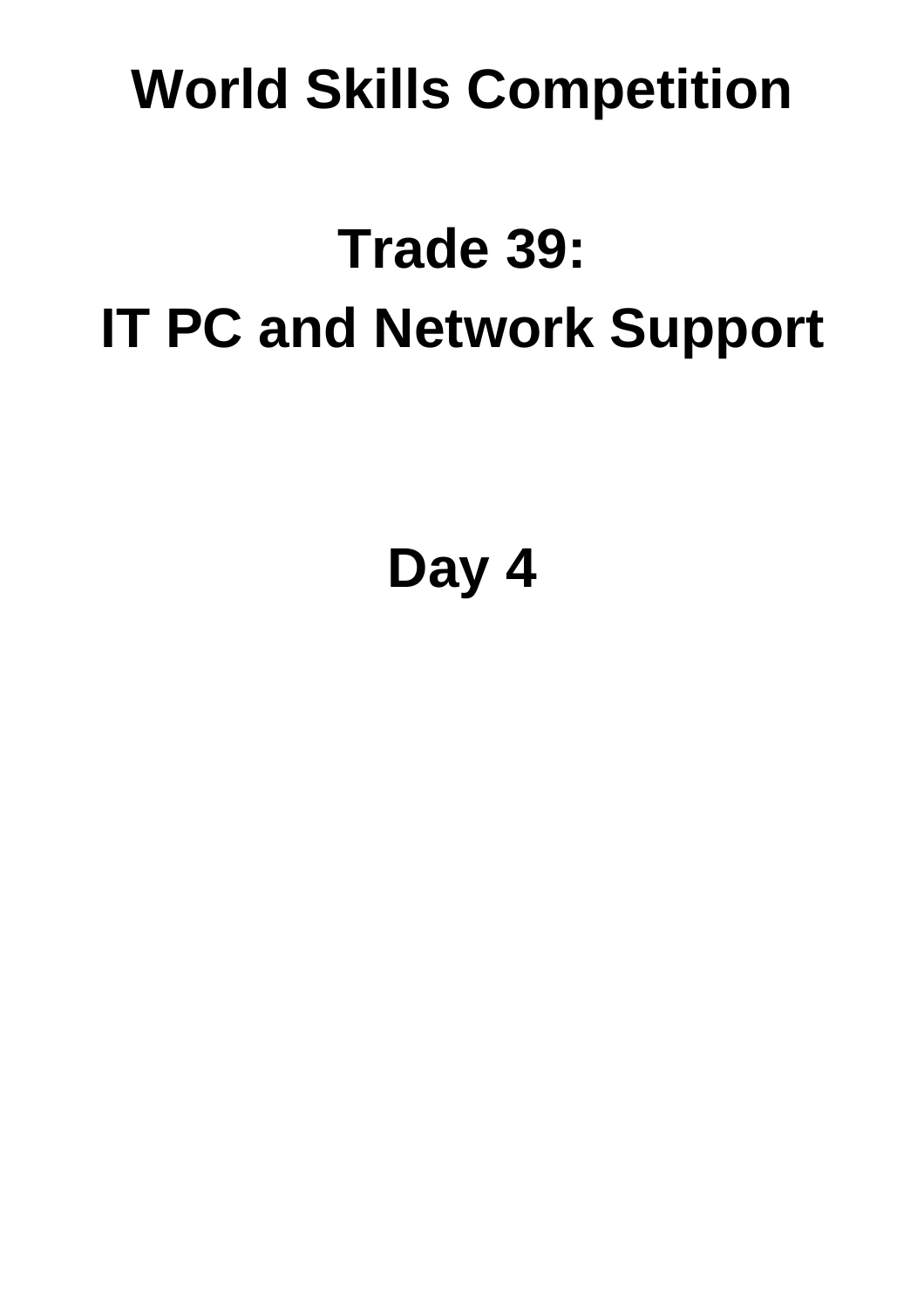Pre-requisites: Nil

#### **Action Required**:

- Setup a LAN using a switch and router
- Install and configure switch and router
- Configure access control lists on router
- Format and partition hard disk of computers provided
- Install and configure server operating system
- Setup Web Server and FTP server
- Install and configure DNS Server
- Configure WINS Server
- Configure DHCP Server
- Create user accounts, groups and configure user profiles
- Assign shared folders and NTFS permissions
- Manufacture of various types of cable
- Router IOS upgrade

#### **SPECIAL INSTRUCTIONS:**

- 1. Today's tasks are divided into **TWO** parts. You are to try to complete them by the end of the day.
- 2. You will be given Part 2 **after** lunch.

In part 1, you have **1 hour** to complete section A. However if you finish early you may continue with the remaining sections for part 1.

If you have not completed the cables by the end of the hour, you will be supplied with working cables and marks for uncompleted cables will be forfeited.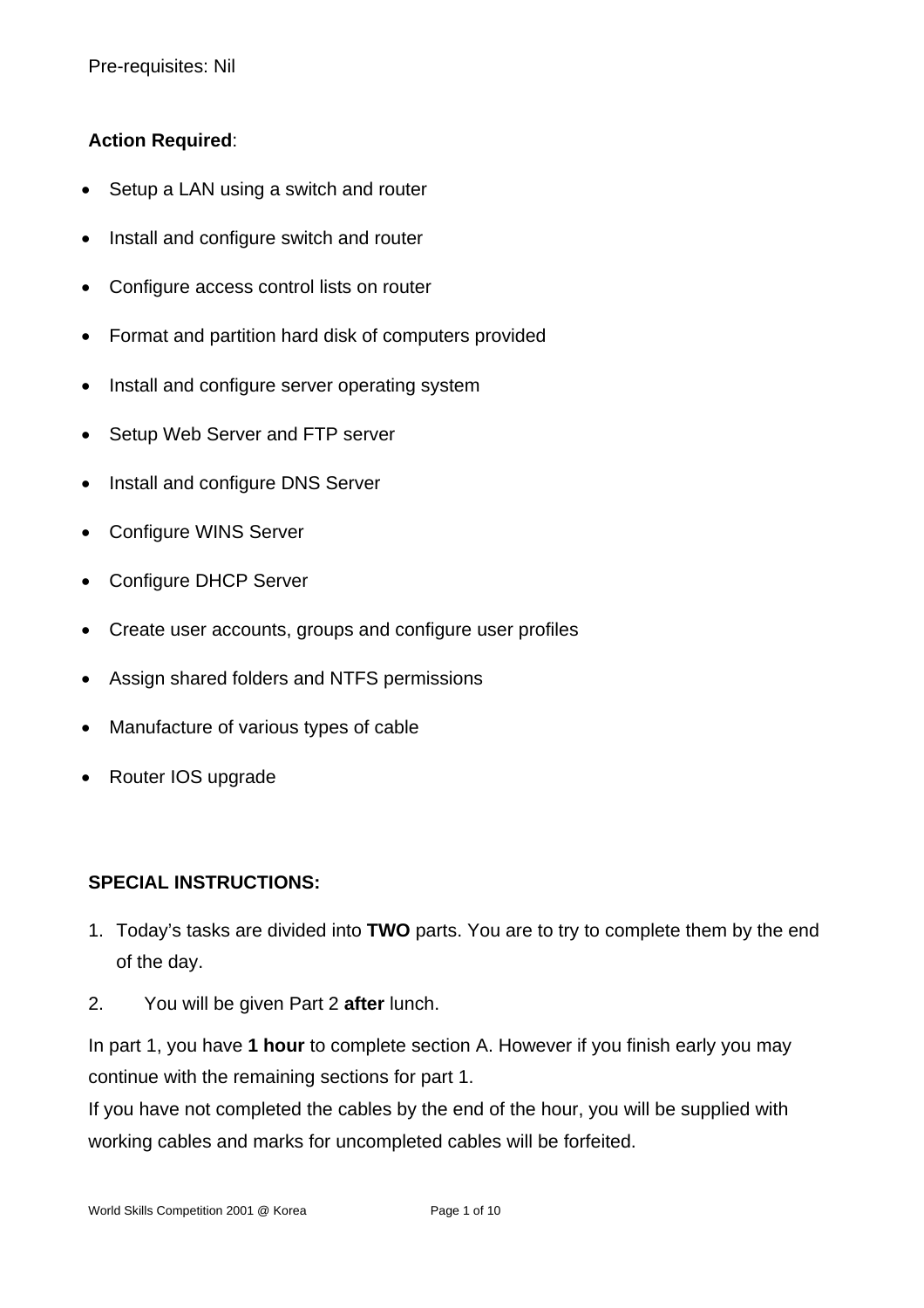#### **Problem Description**

Your company would like to use VLANs (Virtual Local Area Networks) to segregate the collision domains of network users in different departments. You have been given the following equipment:

| <b>Equipment</b>                | <b>Brief Hardware Configuration</b>           | Quantity       |
|---------------------------------|-----------------------------------------------|----------------|
| <b>Cisco Router</b>             | Cisco 2514 router with at least 8Mb flash and | $\mathbf{1}$   |
|                                 | 4 Mb RAM                                      |                |
| <b>Ethernet AUI Transceiver</b> | CentreCom 210T Twisted Pair Transceiver       | 2              |
| for Cisco router                |                                               |                |
| <b>Cisco Switch</b>             | Cisco Catalyst Switch 1900XL Enterprise       | $\mathbf 1$    |
|                                 | series                                        |                |
| Workstation                     | Pentium III 866(or over)<br>$\bullet$         | $\overline{2}$ |
|                                 | 128MB-RAM<br>$\bullet$                        |                |
|                                 | CD-ROM (40X or better)<br>$\bullet$           |                |
|                                 | <b>Digital Headset</b><br>$\bullet$           |                |
|                                 | 17" Monitor<br>$\bullet$                      |                |
|                                 | 106Keyboard<br>$\bullet$                      |                |
|                                 | P/S2 mouse<br>$\bullet$                       |                |
|                                 | 3.5"FDD, 20GB(or over) HDD<br>$\bullet$       |                |
|                                 | 10/100Mbps LAN card<br>$\bullet$              |                |
| <b>UTP cables</b>               | Category 5                                    | $7 \times 3.5$ |
|                                 |                                               | metres         |
| RJ45 plugs                      | $\overline{\phantom{a}}$                      | 15 pieces      |
| RJ45 crimping tool              | $\overline{\phantom{0}}$                      | $\mathbf{1}$   |
| <b>Cable Tester</b>             | $\overline{\phantom{0}}$                      | $\mathbf{1}$   |
| Blank 31⁄4 inch diskette        | $\blacksquare$                                | $\overline{2}$ |

You are to set up the network according to specifications given in Figure F1 and install the required software into the respective workstations.

The following are the software provided for your installation: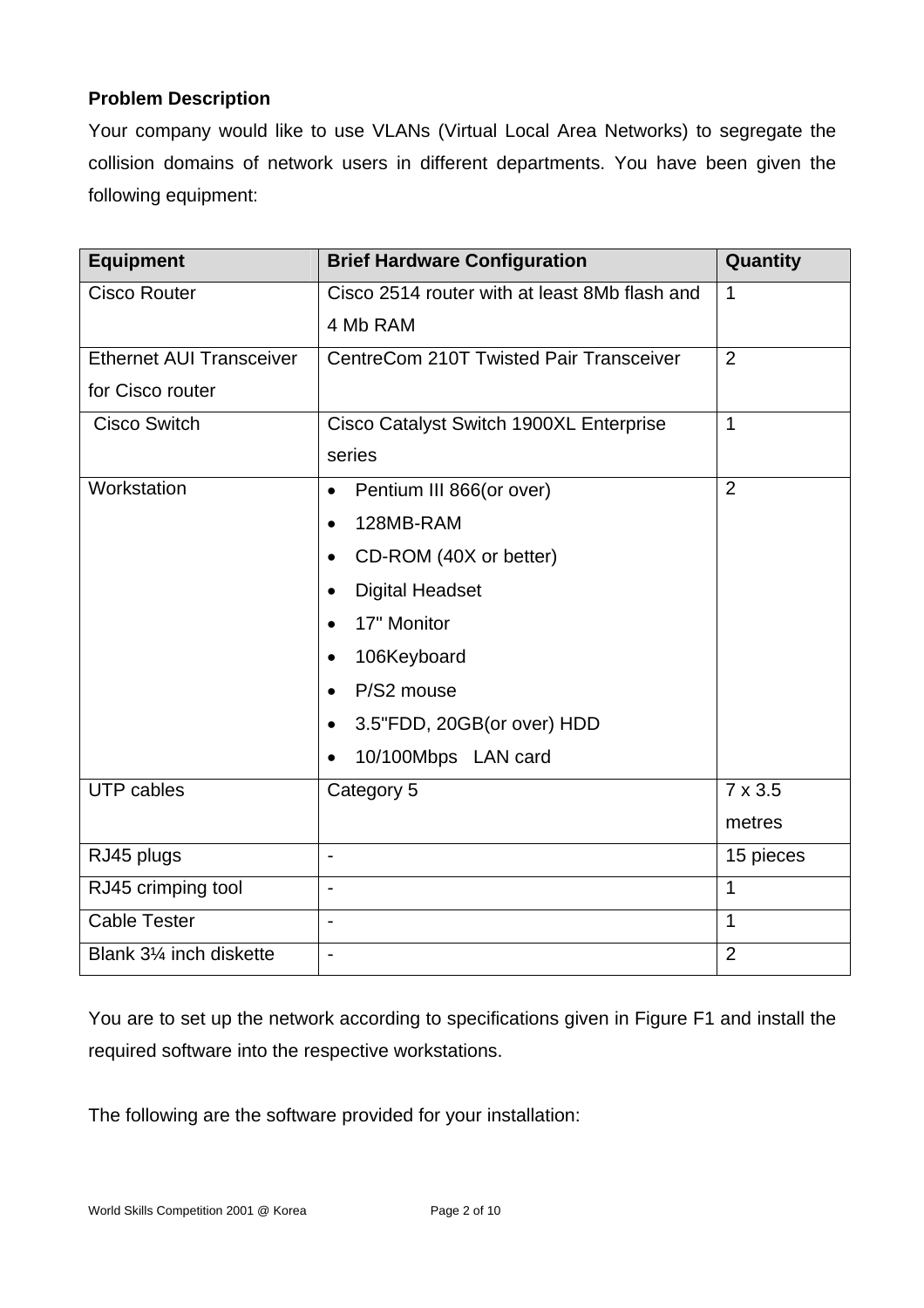| <b>Software</b>               | <b>Brief Description</b>         | Quantity |
|-------------------------------|----------------------------------|----------|
| Microsoft Windows 2000        | English version                  | 1 set    |
| Professional                  |                                  |          |
| Microsoft Windows 2000        | English version                  | 1 set    |
| Server                        |                                  |          |
| Microsoft Windows 98Start     | 3.5", high density, preformatted | 1 set    |
| Up disk                       |                                  |          |
| Drivers for CD ROM            |                                  | 1 set    |
| Drivers for SVGA card         |                                  | 1 set    |
| Drivers for Network card      |                                  | 1 set    |
| <b>Drivers for Sound card</b> |                                  | 1 set    |
| Diskette containing the       |                                  | 1 set    |
| Marketing.html and            |                                  |          |
| <b>HR.html</b> files          |                                  |          |
| Cisco IOS version 12.0.5      | IOS for Cisco router upgrade     | 1 set    |
| (T)                           |                                  |          |
|                               |                                  |          |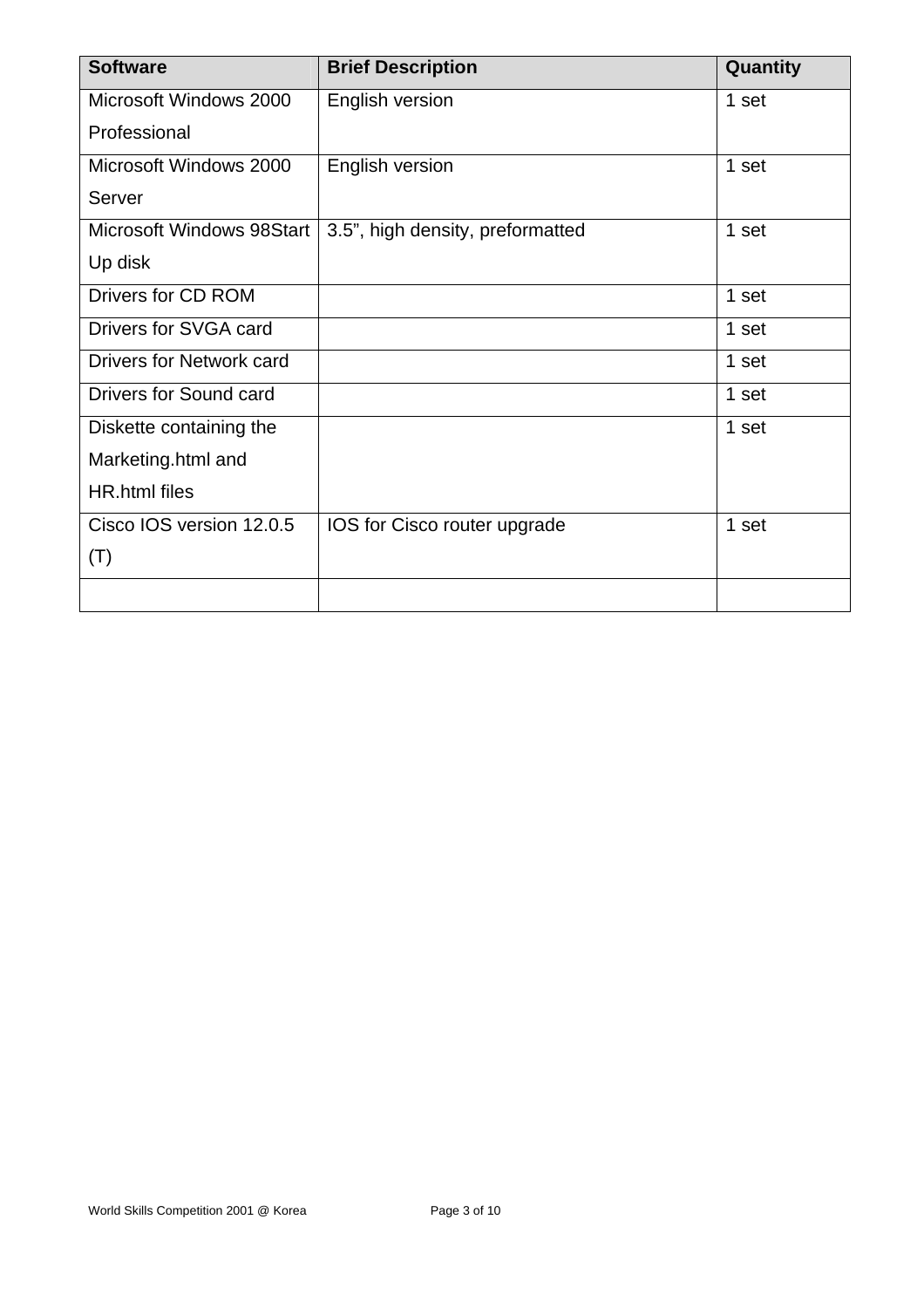#### **Part I Instructions**

You have 3 hours to complete the 4 sections A, B, C and D.

You have 1 hour to complete section A, however if you finish early you may continue with the remaining sections.

Do not start operating system installation until cables are manufactured and checked by 2 **Judges** 

#### **A. Network cables**

Note: You will be given 15 x RJ45 connectors from which you must make 7 cables. You will not be given any extra RJ45 connectors.

- 1. Manufacture 4 straight through network cables. The network cables should measure 3 metres (+/- 2 centimeters) from the ends of the RJ45 plugs. You may use the floor markings provided to measure this.
- 2. For testing purposes, manufacture 2 cross-over cables. The network cables should measure 3 metres (+/- 2 centimeters) from the ends of the RJ45 plugs.
- 3. Manufacture your own roll-over cable to use to configure the Cisco router and switch. The roll-over cables should measure 3 metres (+/- 2 centimeters) from the ends of the RJ45 plugs.

| <b>STOP</b><br>You must get 2 Judges to sign here before you continue |                  |  |
|-----------------------------------------------------------------------|------------------|--|
| Judge 1                                                               | Judge 2          |  |
| Name:                                                                 | Name:            |  |
| <b>Signature</b>                                                      | <b>Signature</b> |  |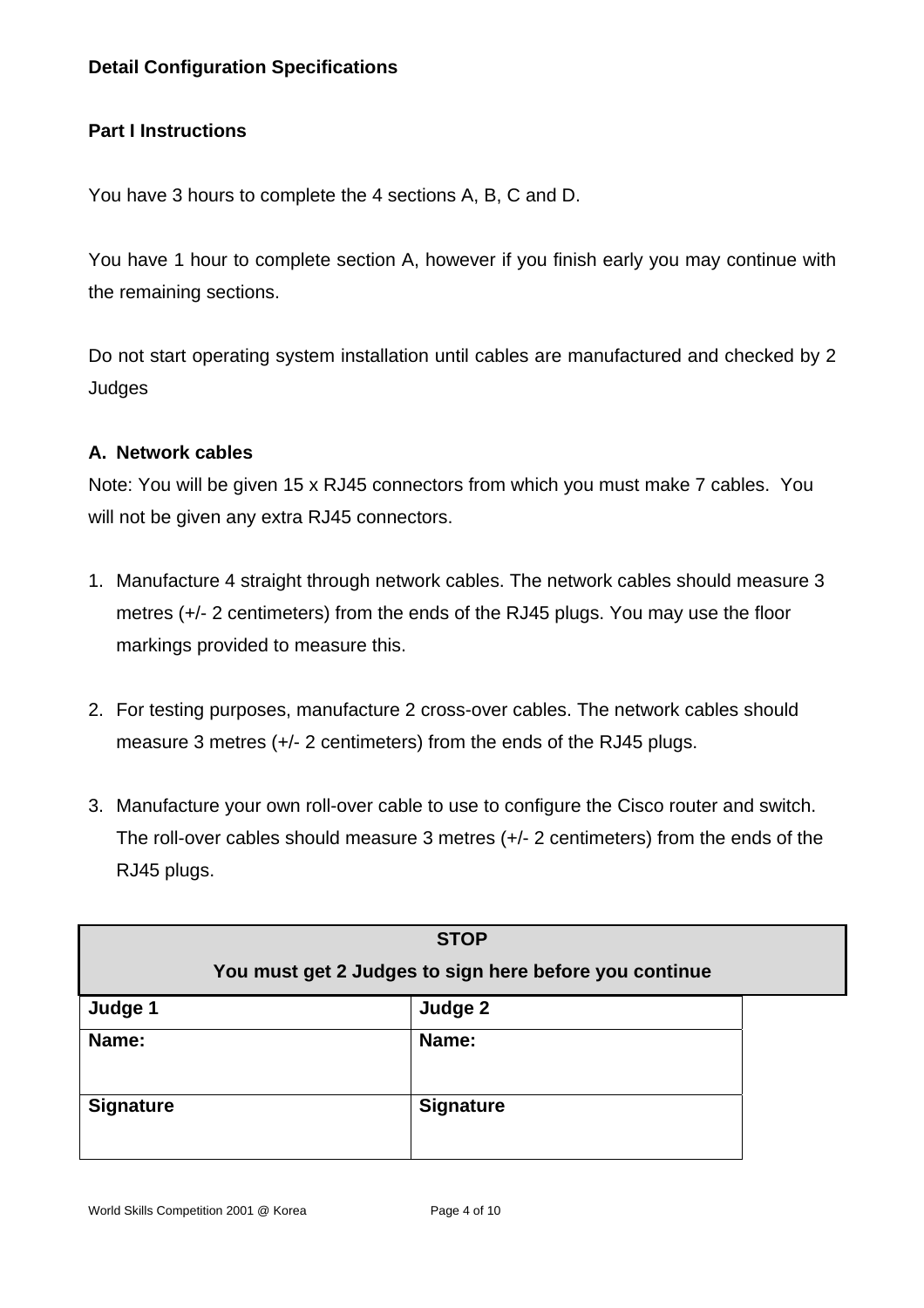#### **B. Network**

To help save time you may start any operating system installations from this point onwards.

- 1. Configure Cisco Switch with ports 1 to 6 to be VLAN 1 and ports 7 to 12 to be VLAN 2.
- 2. Your company has been assigned the network IP address 152.226.0.0 by an Internet Service Provider.

You are required to subnet to allow at least 20 subnets. Maximise the number of hosts per subnet.

Assign subnet #1 to VLAN 1

Assign subnet #2 to VLAN 2

Do not use subnet #0. (For example, 152.226.0.1 would be a host in subnet #0)

- 3. Backup existing Cisco router IOS to C:\IOS on PC1
- 4. Upgrade the Cisco router IOS to version IOS 12.0.5(T) using the CD provided.
- 5. The Cisco router enable password must be set to 2001.
- 6. The Cisco router vty line passwords must be set to 2001.
- 7. Attached Cisco router interface E0 to VLAN 1 and Cisco router interface E1 to VLAN 2. Assign suitable valid IP addresses to these interfaces.
- 8. Use IGRP routing protocol with Autonomous System Number 69.

#### **C. PC1**

- 1. Configure to specification giving in Table T1.
- 2. Install DHCP server to provide suitable valid IP addresses to users in VLAN1 and VLAN2.
- 3. Every Windows-based computer on your network must be able to access the Windows 2000 server computer by computer name. Install a WINS server and configure the DHCP server for WINS. The DHCP server is to automatically assign the IP address of the WINS server and the NetBIOS node types to all DHCP client computers. You should also create an option that automatically assigns the default gateway address to your DHCP clients.
- 4. Create 2 groups of users (see Tables T2 and T3) who can access permitted resources in the WSC domain. User account lockout is to be set after 3 unsuccessful attempts and only the administrator should unlock the accounts. Users should also be required to change their passwords for the first logon and once every 90 days.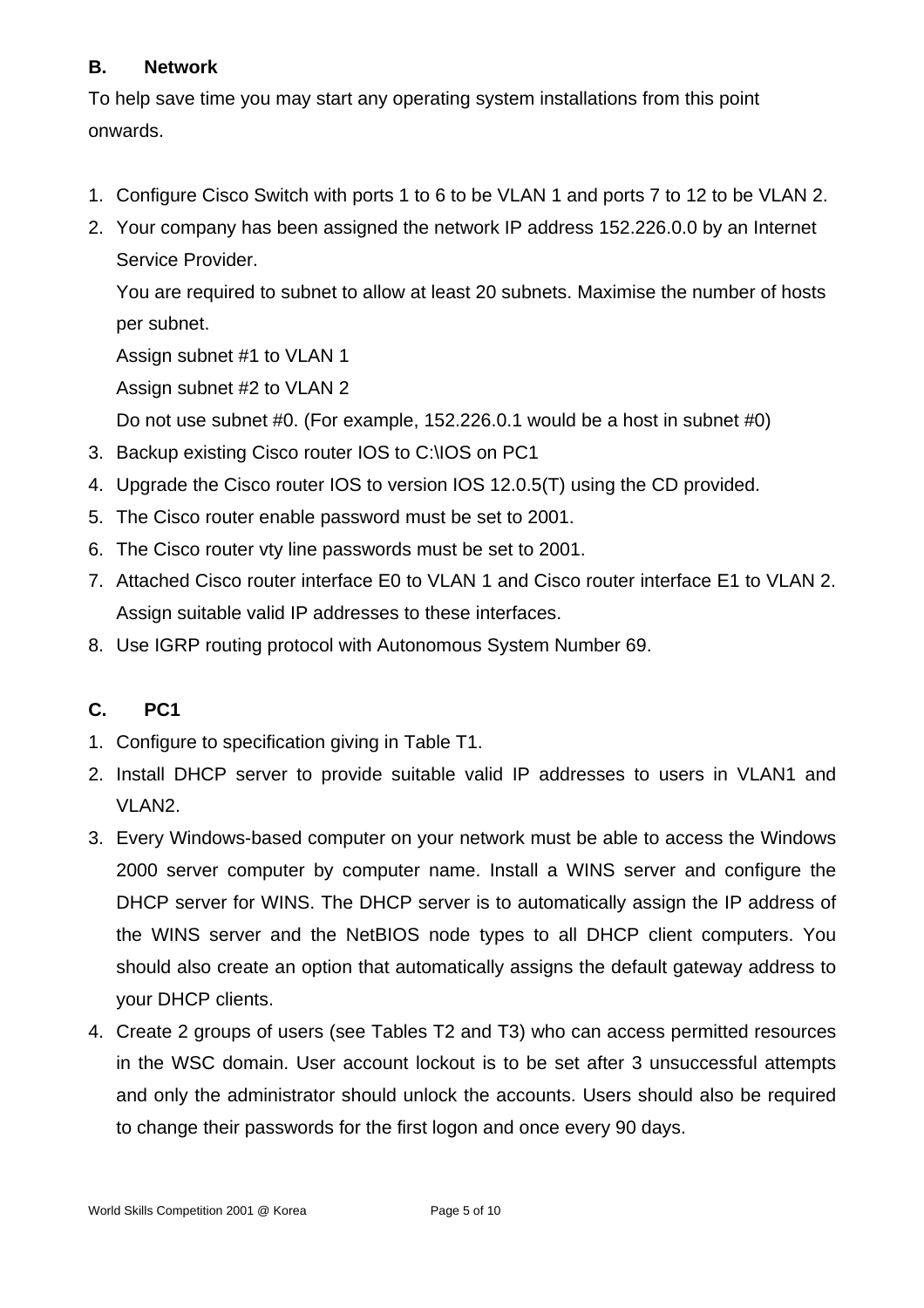- 5. Each user requires a secured home folder. All home folders need to be backed up each night by the administrator. Drive Z: will be used to connect to the user's home folder whenever the user logon to the network. The users' home folders are to be stored in a subfolder under C:\users.
- 6. Each user who logon to the WSC domain from multiple computers should get his/her own user's profile which is stored centrally in the C:\Profiles folder on the same volume as the users' home folders.
- 7. The marketing users will only be allowed access to the network from VLAN1. HR users will only be allowed access to the network from VLAN2. Allow the managers of each department to have READ access to their respective departments executive folder.
- 8. Create a folder named MARKET in the **C:\** directory. Create a folder named HR in the **C:\** directory. Allow the HR group of users to READ access to the contents of MARKET folder. Allow the MARKET group of users NO ACCESS to the contents of HR folder.
- 9. From the diskette provided, copy the Marketing.html file into the C:\MARKET folder and copy the HR.html file into the C:\HR folder.
- 10. Configure the Web Server such that all users will be prompted to enter a valid account and password before they are allowed access to the HTML web page. Use basic authentication.
- 11. Install a DNS server and configure the server such that
	- To access the Marketing.html file, users would use the addresses http**://market/main**
	- To access the HR.html file, users would use the addresses **http://HR/main**
- 12. Allow the DNS server to return a host name when queried with an IP address from the client. Configure your DNS server to use WINS to resolve any host names it cannot resolve.

#### **D. PC2**.

- 1. Configure to specification giving in Table T1.
- 2. Acquire IP address from DHCP server in VLAN 1.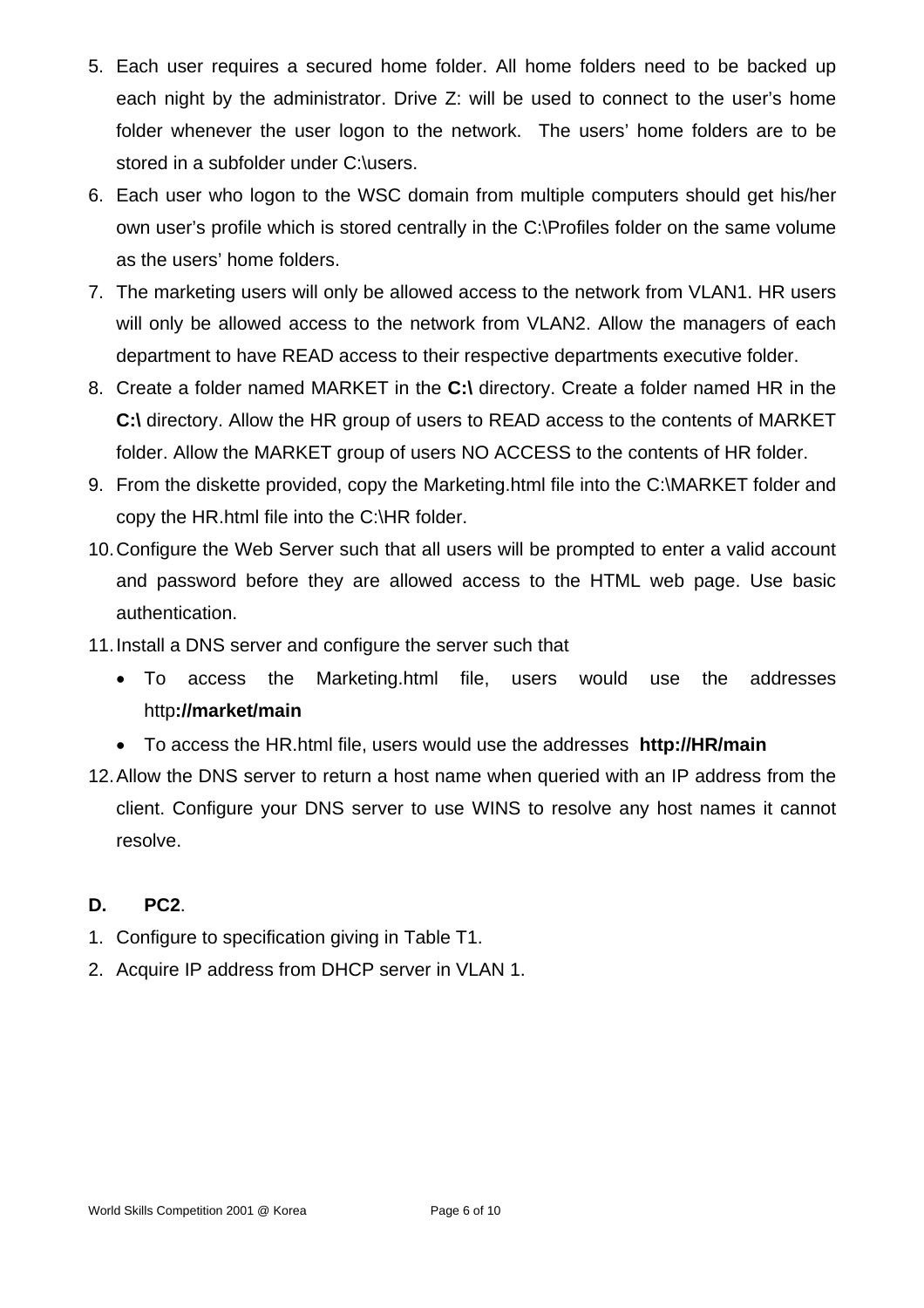#### **Part 2**

You have 2 ½ hours to complete the remaining section.

#### **E. Cisco Router**

Configure the Cisco router to

- Prevent users in Subnet #1 from being able to telnet to any workstation in Subnet #2 except to those stations whose IP address end with an even number. Allow access for all other protocols.
- Allow all users to browse web pages found in Subnet #1 and Subnet #2
- Allow only Subnet #1 users to telnet to the router and configure it.
- Set router so it can be configured via a web browser from both Subnets.

#### **F. Cisco Switch**

• Configure the Cisco switch so it can be configured via a web browser from Subnet #2

#### **G. PC3**

- 1. Connect PC3 to PC1 using the extra NIC provided. Configure PC3 to be a host in subnet #3.
- 2. PC3 is to obtain IP address from DHCP server. Make any necessary changes to the Cisco router. When you have finished, PC3 is to be able to ping to PC2.

**Do not use static routes to achieve this.**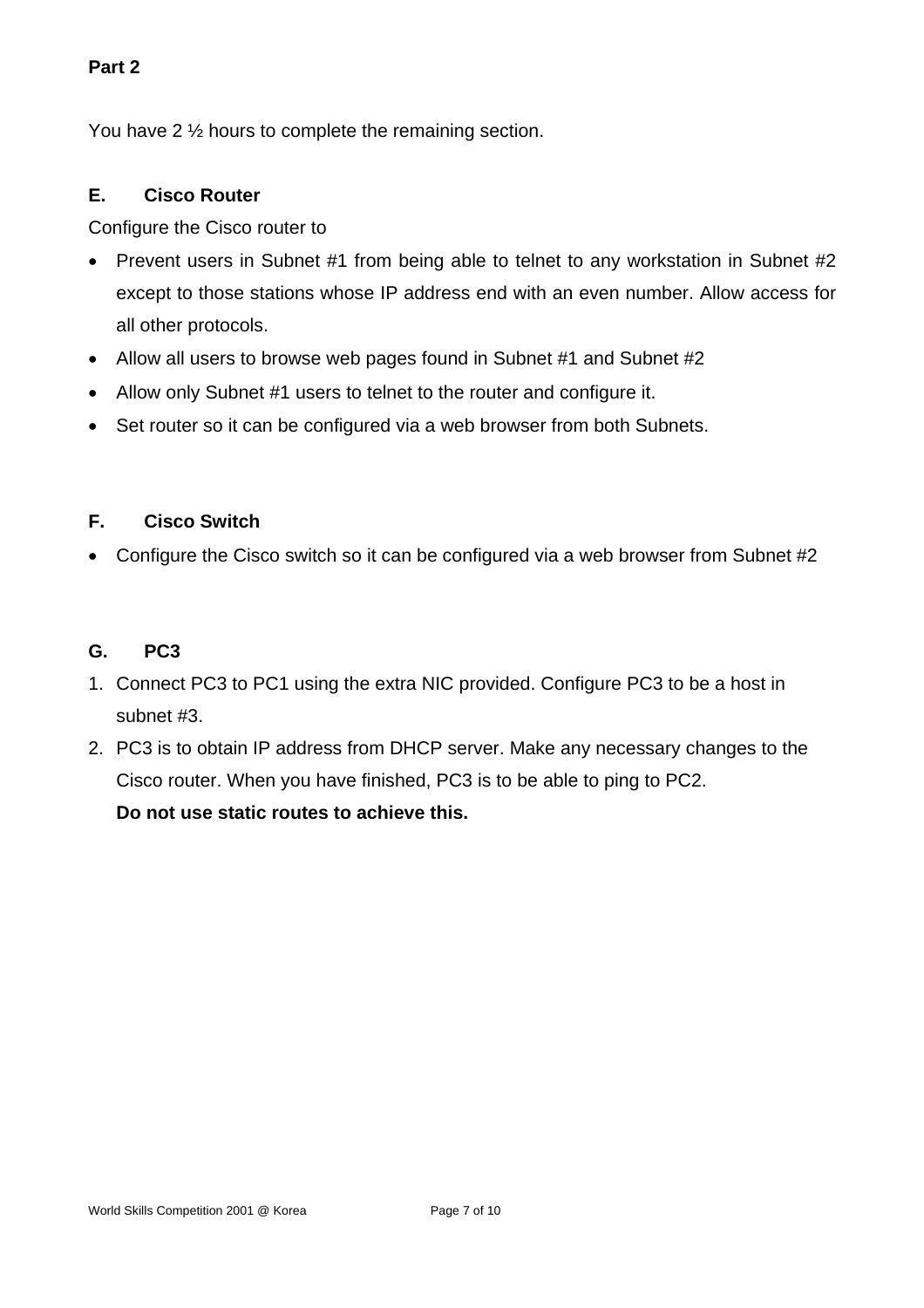| <b>Workstation</b> | <b>Option</b>                    | <b>Remarks</b>           |
|--------------------|----------------------------------|--------------------------|
| PC <sub>1</sub>    | Machine                          | <b>IBM</b>               |
|                    | <b>Partition size</b>            | 100% available space     |
|                    | Operating system                 | MS Windows 2000 Server   |
|                    | File system                      | <b>NTFS</b>              |
|                    | Installation directory           | <b>Default Directory</b> |
|                    | Paging file size                 | Set to the recommended   |
|                    |                                  | value                    |
|                    | Per server licensing mode        | 5 concurrent connections |
|                    | Administrator logon ID           | ADMIN1                   |
|                    | Administrator logon password     | 2001                     |
|                    | <b>Primary Domain Controller</b> | Yes                      |
|                    | Domain name                      | <b>WSC</b>               |
|                    | Full DNS name                    | <b>WSC.KR</b>            |
|                    |                                  |                          |
| PC <sub>2</sub>    | Machine                          | Samsung                  |
|                    | <b>Partition size</b>            | 100% available space     |
|                    | Operating system                 | MS Windows 2000          |
|                    |                                  | Professional             |
|                    | File system                      | <b>NTFS</b>              |
|                    | Installation directory           | C:\ClientOS              |
|                    | Paging file size                 | Set to the recommended   |
|                    |                                  | value                    |
|                    | Administrator logon ID           | ADMIN2                   |
|                    | Administrator logon password     | 2001                     |
|                    | Domain name                      | <b>WSC</b>               |
|                    |                                  |                          |
| PC <sub>3</sub>    | Machine                          | Samsung                  |
|                    | Pre set up with Windows 2000     | 100% available space     |
|                    | Pro                              |                          |

### Table T1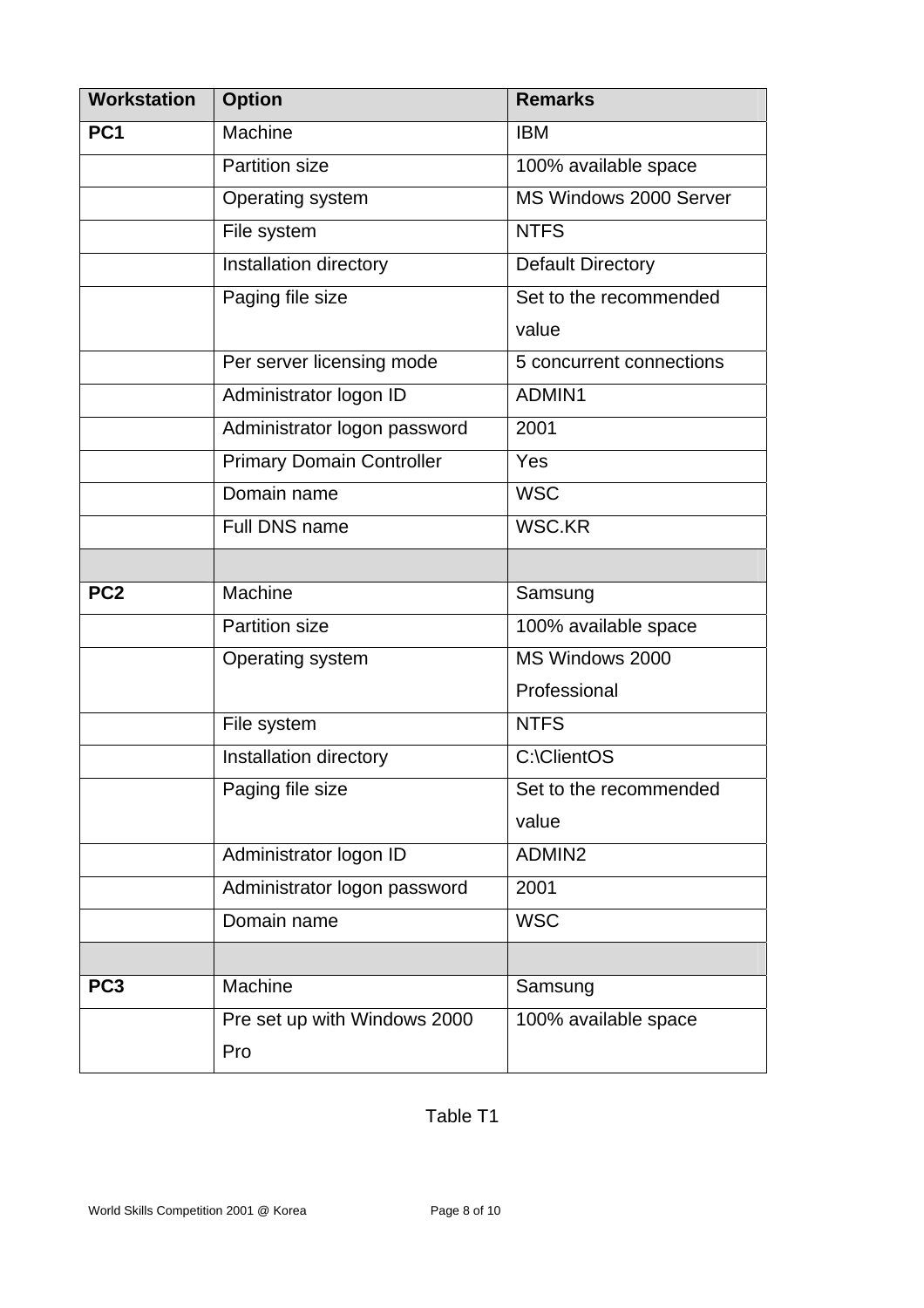#### **Department: HR**

|    | <b>User Name</b> | <b>Full Name</b>    | Position         |
|----|------------------|---------------------|------------------|
|    | tan              | <b>TAN TZE HAU</b>  | Manager          |
| 2. | zheng            | <b>ZHENG KAIWEN</b> | <b>Executive</b> |
| 3. | kwoh             | <b>KWOH YAP</b>     | Executive        |
|    |                  | YONG JUSTIN         |                  |

Table T2

## **Department: Marketing**

|    | <b>User Name</b> | <b>Full Name</b>     | Position  |
|----|------------------|----------------------|-----------|
| 1. | ong              | <b>ONG YI-WEN</b>    | Manager   |
| 2. | lee              | <b>LEE KUAN SHIN</b> | Executive |
| 3. | won              | <b>WON JIA WANG</b>  | Executive |
|    |                  | <b>TONY</b>          |           |
| 4. | toh              | TOH YONG HOE         | Executive |
|    |                  |                      | Table T3  |